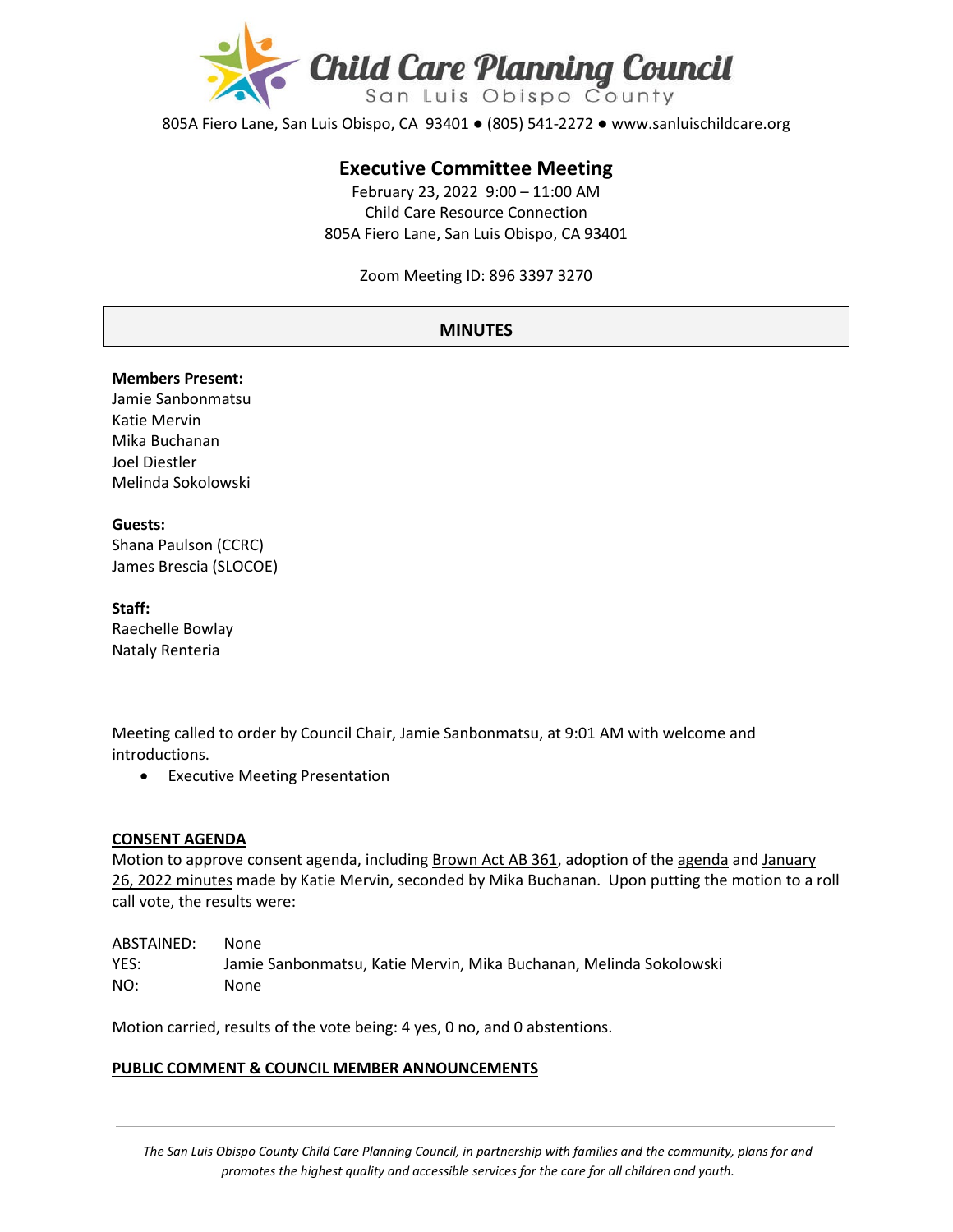# **BUDGET REVIEW**

Department budgets presented by CAPSLO Finance Liaison, Joel Diestler. Budget presentation included in meeting materials.

- Attachments Included:
	- o [Budget Review](https://drive.google.com/file/d/1hZJKFVBvBnHSVdAYDM6qdcP4jjSF_AgI/view?usp=sharing)

# **ADVOCACY UPDATE**

- Working with the Child Care Planning Council Association to have a budget ask for additional support/funding for the Child Care Planning Councils.
	- o Asking for 10 million dollars across the state for all of the planning councils
	- o We are one of four counties starting and leading this process
- [SB 976 \(Leyva\)](https://leginfo.legislature.ca.gov/faces/billNavClient.xhtml?bill_id=202120220SB976) Universal Preschool [\(Press Release\)](https://sd20.senate.ca.gov/news/2022-02-10-senator-leyva-working-families-need-true-access-universal-preschool)

## **COUNCIL FISCAL AGENCY TRANSITION PLAN**

Motion to move up Item 10 on the agenda after the Advocacy Update made by Jamie Sanbonmatsu, seconded by Melinda Sokolowski. Upon putting the motion to a roll call vote, the results were:

| ABSTAINED: | None                                                               |
|------------|--------------------------------------------------------------------|
| YES:       | Jamie Sanbonmatsu. Katie Mervin. Mika Buchanan. Melinda Sokolowski |
| NO:        | None                                                               |

Motion carried, results of the vote being: 4 yes, 0 no, and 0 abstentions.

[Fiscal Agent Proposal](http://www.sanluischildcare.org/fiscal-agent-proposal.html) – The proposal for Council vote, is to shift fiscal agency of SLO County Child Care Planning Council from CAPSLO to SLOCOE with the offer for SLOCOE to fund the Council Infrastructure from the general fund.

- Agreement of Transition Timeline July 1, 2022
- [Fiscal Agency Transition Timeline](https://docs.google.com/document/d/18QGLBHfYy8R_X4f7GT9_Kptdrw7O-tLxDzTm3H1Q4zs/edit)
- Child Care Planning Council Transition Planning team including CAPSLO, SLOCOE, and Council met on February 18<sup>th</sup>.
- [MOU SLOCOE and CCPC 2022](https://drive.google.com/file/d/1EGl2Cwrf7Ba5S8w9Nei6KgXgPJfvfdxg/view) Approval of Council to authorize Council Chair, Jamie Sanbonmatsu to sign on behalf of the Council.

Motion to approve Council to authorize Council Chair, Jamie Sanbonmatsu, to sign MOU SLOCOE and CCPC 2022 on behalf of the Council made by Katie Mervin, seconded by Melinda Sokolowski. Upon putting the motion to a roll call vote, the results were:

ABSTAINED: None YES: Jamie Sanbonmatsu, Katie Mervin, Mika Buchanan, Melinda Sokolowski NO: None

Motion carried, results of the vote being: 4 yes, 0 no, and 0 abstentions.

# **COORDINATOR UPDATE – Raechelle Bowlay**

- March Meetings:
	- o CCRC Finance
	- o CAPSLO Diversity, Equity & Inclusion Committee and Steering Committee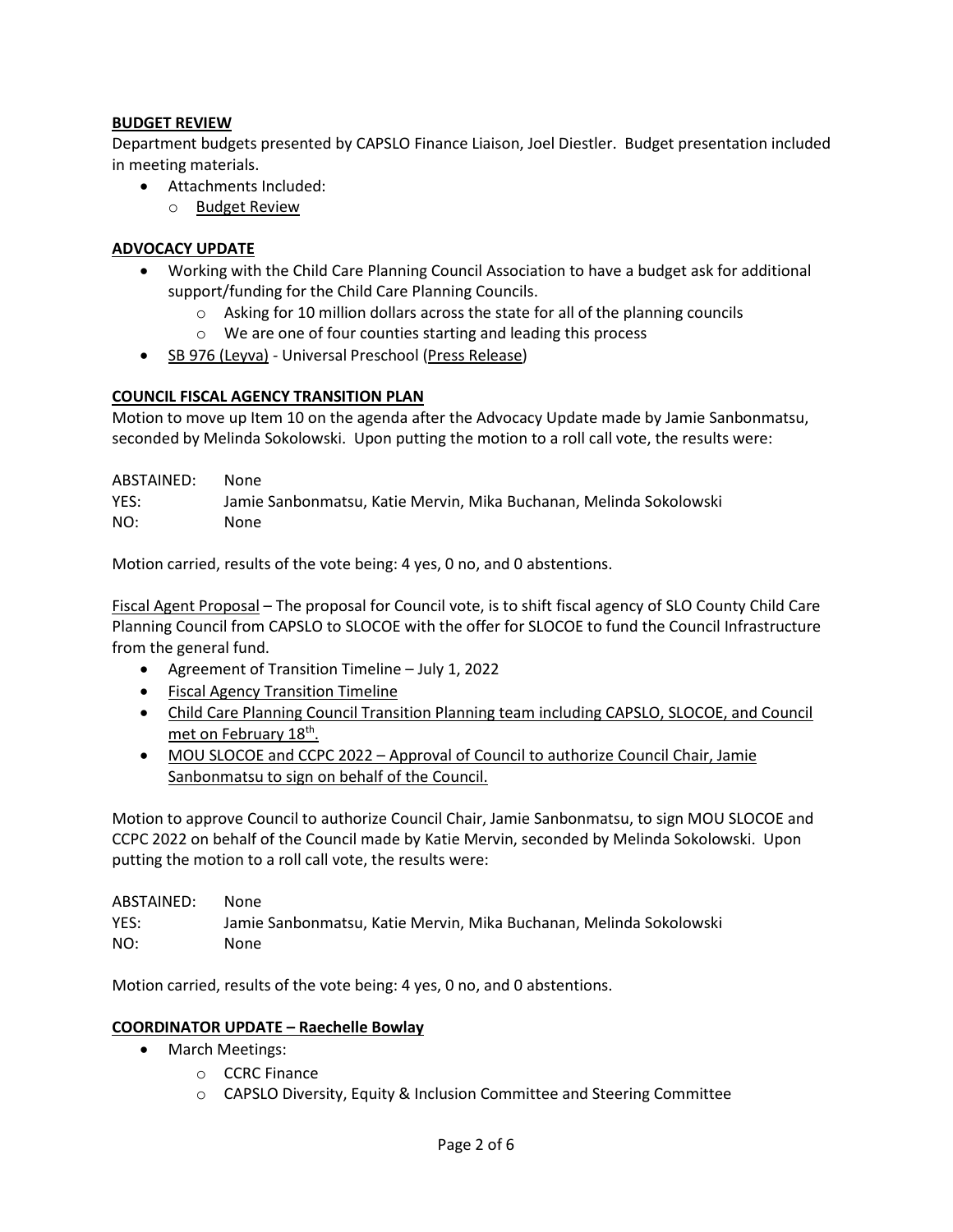- o Center-Based Teacher Networking
- o School Age Child Care Networking
- o We Are The Care
- o Atascadero Chamber of Commerce
	- Monthly Mixer
	- Board of Directors
		- Membership Committee
	- **Diversity Council & Women in Business**
- o SLO County Commission on the Status of Women & Girls
- o Home Visiting Community Advisory Board Meeting
- o SLO REACH Advisory Committee
- CDSS Updates Infrastructure Grant Programs
	- o CDSS is asking LPCs to be available to provide technical assistance and answer questions about the program from the field. LPC contact information has been added to the IGP webpage.
	- o CDSS IGP Website (Informational Webinars available) : [https://www.cdss.ca.gov/inforesources/child](https://www.cdss.ca.gov/inforesources/child-care-and-development/infrastructure-grant-program)-care-and-development/infrastructuregrant-[program](https://www.cdss.ca.gov/inforesources/child-care-and-development/infrastructure-grant-program)
	- o Facilities email box: CDSS CCDD FACILITIE[S CCDDFacilities@dss.ca.gov](http://dss.ca.gov/)
	- o [Minor Renovations and Repairs RFA](https://www.cdss.ca.gov/inforesources/child-care-and-development/infrastructure-grant-program/minor-renovation-and-repairs)
	- o [Application link to Child Care Centers ONLY](https://liifund.submittable.com/submit/6c24072d-1065-4a56-bff3-34bac7d70e0e/igp-rfa-1-minor-renovation-and-repairs-grant-program-child-care-center)
	- o [Application link to Child Care Home Providers ONLY](https://liifund.submittable.com/submit/12d7b63d-42a9-4b29-b341-98bb09daca2f/igp-rfa1-minor-renovation-and-repairs-grant-program-family-child-care/eligibility)
	- o [Application link to Child Care Home Providers ONLY](https://liifund.submittable.com/submit/5451d840-819f-43db-b3b0-f830f217054c/igp-rfa1-programa-de-subvenciones-para-reparaciones-y-renovaciones-menores-cui) Spanish
- UPK Implementation: Community Engagement and Partnerships
	- o Thursday, February 24, 2022 3:30 PM
	- o [Register](https://us02web.zoom.us/webinar/register/WN_izv2D5GQR2ee3bg0Fqu6cg)
	- o [Resources for UPK](https://www.cde.ca.gov/ci/gs/em/)
- Early Education Division Webinar
	- o Friday, March 4, 2022 10:00 AM
		- o [Register](https://us02web.zoom.us/j/83402474330#success)
		- o Updates on the following topics:
			- **Policy and Budget Updates**
			- Program Quality Implementation Updates
			- **Fiscal Updates**
- Universal PreK + Early Learning Community of Practice
	- o The Power of Partnerships
	- $O$  2/15, 3/24, 4/26, 5/24 1:00 PM 2:30 PM
	- o [Register](https://slocoe.k12oms.org/2535-213646)
	- o [Flyer](https://drive.google.com/file/d/1DNHpvKJDs6WS2pWdkaTaU8jH7s8eDxzP/view?usp=sharing)
- Equity Lens: Anti-Bias Education Screening
	- o Hosted in partnership with Regional Hub (SLO, Santa Barbara, Ventura Counties)
	- o Wednesday, March 16, 2022 3:30 5:00 PM
	- o [Register](https://vcoe.k12oms.org/1618-214927)
	- o [Flyer](https://drive.google.com/file/d/1kptFTiR1HCWOrn3D0J5rnzwVqy0HcYxq/view?usp=sharing)
- Equity Lens: Anti-Bias Education Workshop Series
	- o Hosted in partnership with Regional Hub (SLO, Santa Barbara, Ventura Counties)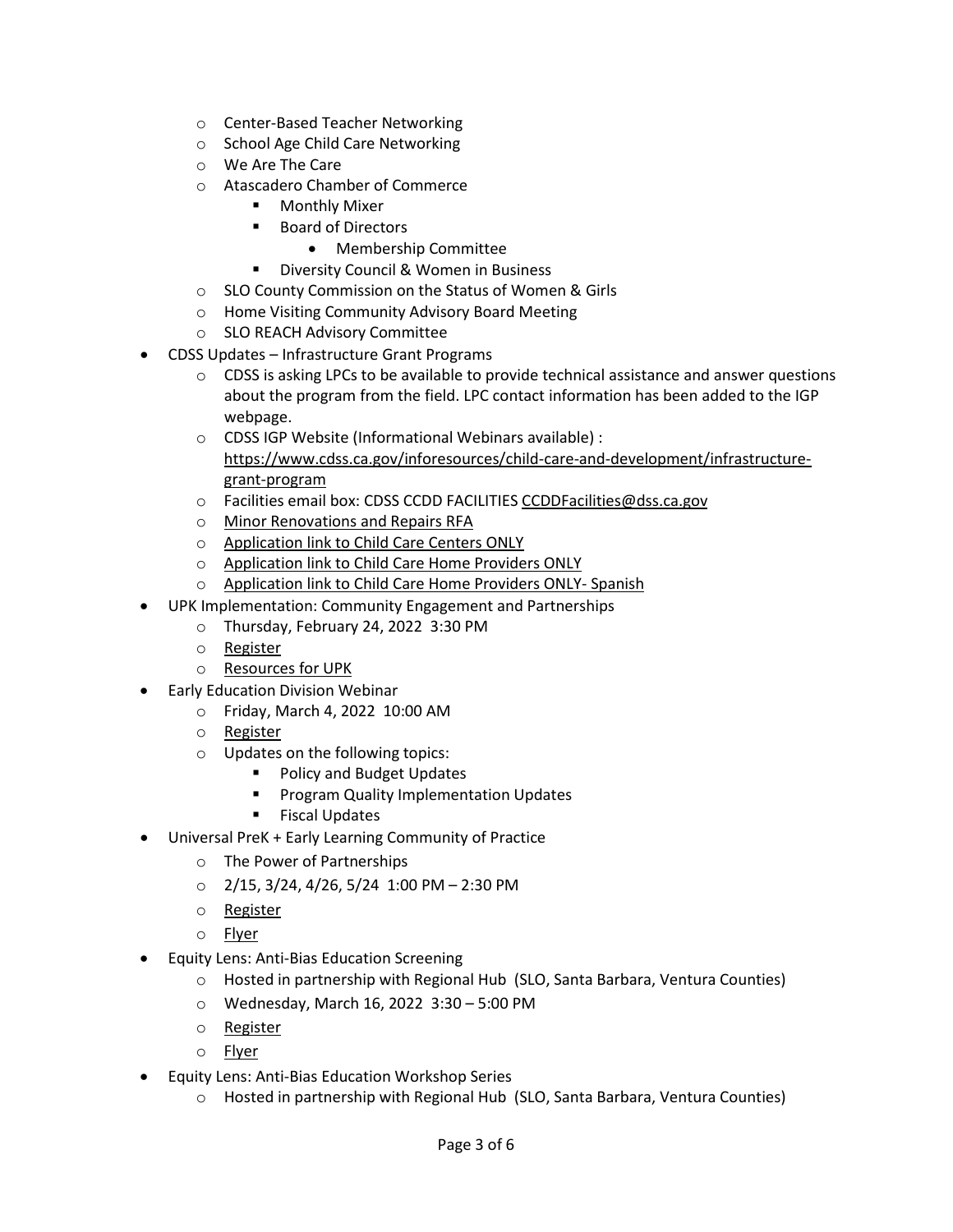- $\circ$  4/6, 4/20, 5/4, 5/18 3:30 5:00 PM
- o [Register](https://us02web.zoom.us/meeting/register/tZUlcuyurD8jE90Mjui1V7V-IVzkE1fKMEpZ)
- o [Flyer](https://drive.google.com/file/d/1XNAoGm_GS9HUmzhzacnWgsvYM7Clq7Yz/view?usp=sharing)
- We Are the Care Task Force Meetings:
	- $\circ$  Cross-Sector Collaboration Task Force March 11<sup>th</sup> or 18th @ 10AM
	- o Public Awareness Task Force Thursday February 24th @ 10AM
	- o Power to the Profession Task Force Monday March 14th @ 3:00 PM
	- o Local Government Engagement Monday February 28th @ 1:30PM
	- o Leadership TBD

## **MEMBERSHIP UPDATE**

## **New Member Application**

Council Staff recommends approval of new member applicant, Patty Clarkson, for membership January 2022 through December 2024.

- Attachment:
	- o Membership Application

Motion to approve new member application made by Melinda Sokolowski, seconded by Jamie Sanbonmatsu. Upon putting the motion to a roll call vote, the results were:

| ABSTAINED: | None                                                               |
|------------|--------------------------------------------------------------------|
| YES:       | Jamie Sanbonmatsu, Katie Mervin, Mika Buchanan, Melinda Sokolowski |
| NO:        | None                                                               |

Motion carried, results of the vote being: 4 yes, 0 no, and 0 abstentions.

## **SLO COUNTY ARPA PROPOSAL**

- American Rescue Plan Act Proposal
	- o Approximately \$85 million in funding coming to the County and cities
	- o Collaborative Letter from First 5 SLO, Child Care Planning Council, Quality Counts, CAPSO Child Care Resource Connection, Help Me Grow, etc.
	- o Proposed Strategies:
		- 1. Access to Child Care through Vouchers
		- 2. Business Grants for Child Care Programs
		- 3. Strengthening Local Child Care System Infrastructure
		- 4. Workforce Pipeline for Child Care Professionals
		- 5. Child Care Facility Development and Improvement
		- 6. Mental and Behavioral Health Support for Children & Families
		- 7. Eviction Protection for Families
		- 8. Family Resource Centers
- SLO County Board of Supervisors is exploring setting aside dedicated funds towards child care. County partners are working together to define how this will be allocated, but initial outlines include:
	- o The San Luis Obispo Office of Education will serve as fiscal lead.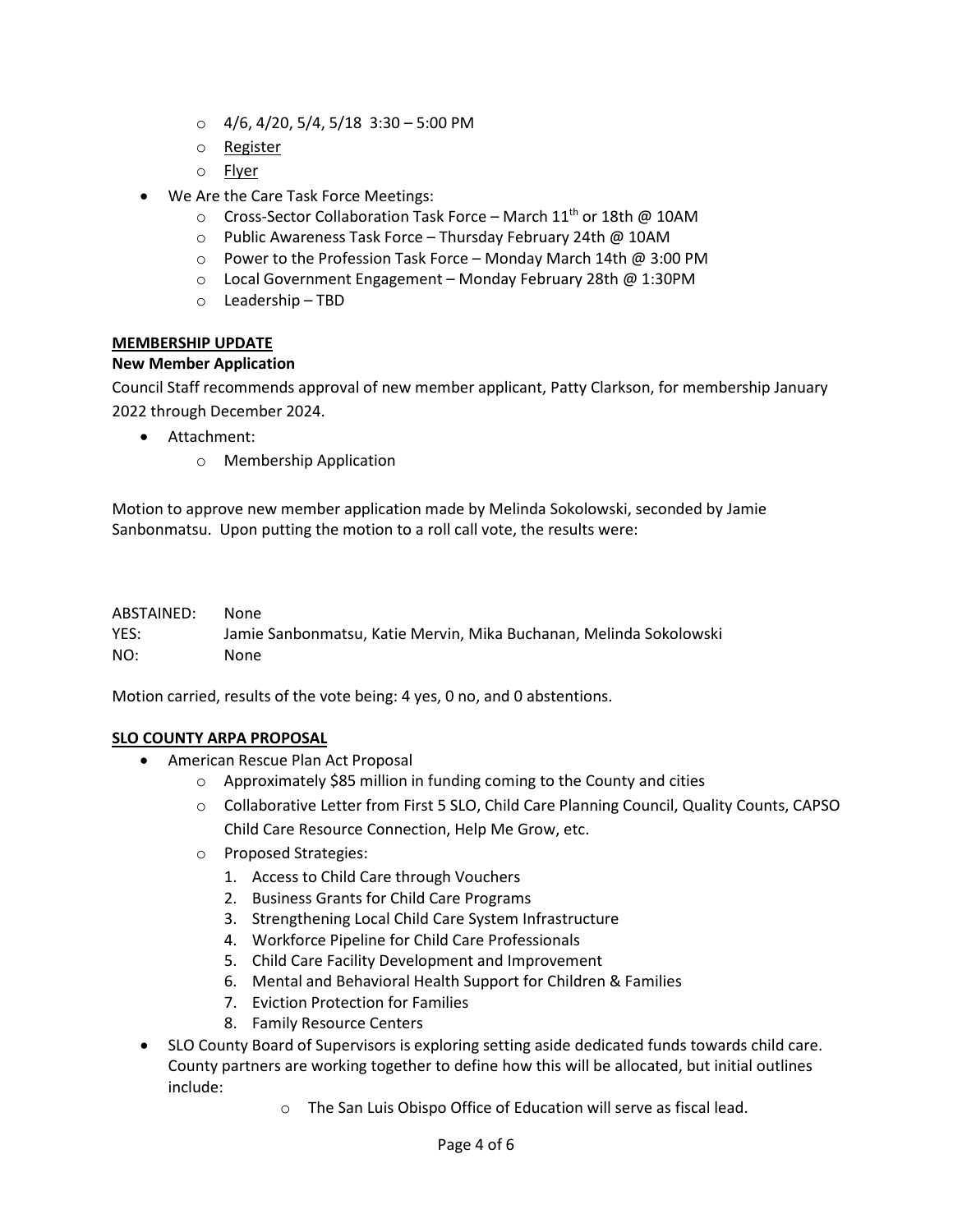- o The San Luis Obispo County Child Care Planning Council (the County's existing dedicated advisory body on child care need for children 0-12) will provide governance and program oversight, and will serve as program lead on quality improvement as part of its Quality Counts initiative.
- o Proposed areas of indirect investment into the child care sector:
	- Child care sector program relief & stabilization
	- **Program expansion and quality improvement**
	- **Reinvigoration of the child care workforce**
- On Board of Supervisors Agenda for March 15th

# **MONTH OF THE CHILD/CHILDREN'S DAY IN THE PLAZA**

- Save the Date: Saturday, April 2, 2022
- [Vendor Registration is open](https://docs.google.com/forms/d/e/1FAIpQLSdOiV-umokwiy2wCOnd-EyvvAAyW4k2L4hNw17lvHWfBuk4ng/viewform)
	- o 21 Registrations
- SLO City Cultural Grants-In-Aid Application submitted 1/31/2022 and approved 2/12/2022
- [Proclamation Language](https://docs.google.com/document/d/1znms9FKFfiKZXO-xW4WSYD9lsDms6exv/edit)
- [Proclamation Schedule](https://docs.google.com/document/d/1N03fbrC5rwle81GM3hMksND9opDEf2UL/edit?rtpof=true&sd=true)

# **COUNCIL FISCAL AGENCY TRANSITION PLAN**

[Fiscal Agent Proposal](http://www.sanluischildcare.org/fiscal-agent-proposal.html) – The proposal for Council vote, is to shift fiscal agency of SLO County Child Care Planning Council from CAPSLO to SLOCOE with the offer for SLOCOE to fund the Council Infrastructure from the general fund.

- Agreement of Transition Timeline July 1, 2022
- [Fiscal Agency Transition Timeline](https://docs.google.com/document/d/18QGLBHfYy8R_X4f7GT9_Kptdrw7O-tLxDzTm3H1Q4zs/edit)
- Child Care Planning Council Transition Planning team including CAPSLO, SLOCOE, and Council met on February 18th.
- [MOU SLOCOE and CCPC 2022](https://drive.google.com/file/d/1EGl2Cwrf7Ba5S8w9Nei6KgXgPJfvfdxg/view) Approval of Executive Committee to authorize Council Chair, Jamie Sanbonmatsu to sign on behalf of the Council.

Motion to approve Executive Committee to authorize Council Chair, Jamie Sanbonmatsu, to sign MOU SLOCOE and CCPC 2022 on behalf of the Council made by Katie Mervin, seconded by Melinda Sokolowski. Upon putting the motion to a roll call vote, the results were:

| ABSTAINED: | Jamie Sanbonmatsu                               |
|------------|-------------------------------------------------|
| YES:       | Katie Mervin, Mika Buchanan, Melinda Sokolowski |
| NO:        | None.                                           |

Motion carried, results of the vote being: 3 yes, 0 no, and 1 abstentions.

## **COUNCIL MEETING AGENDA**

Amendments to the March 2, 2022 Council meeting agenda include:

• Add Item after Public Comment & Council Member Announcements: Child Care Planning Council Presentation & Round Table

Motion to approve March 2, 2022 [Council meeting agenda](https://drive.google.com/file/d/1FONElW4zGAh0_l5RSR-SFdht20i6WjgE/view?usp=sharing) with amendments made by Melinda Sokolowski, seconded by Mika Buchanan. Upon putting the motion to a roll call vote, the results were: